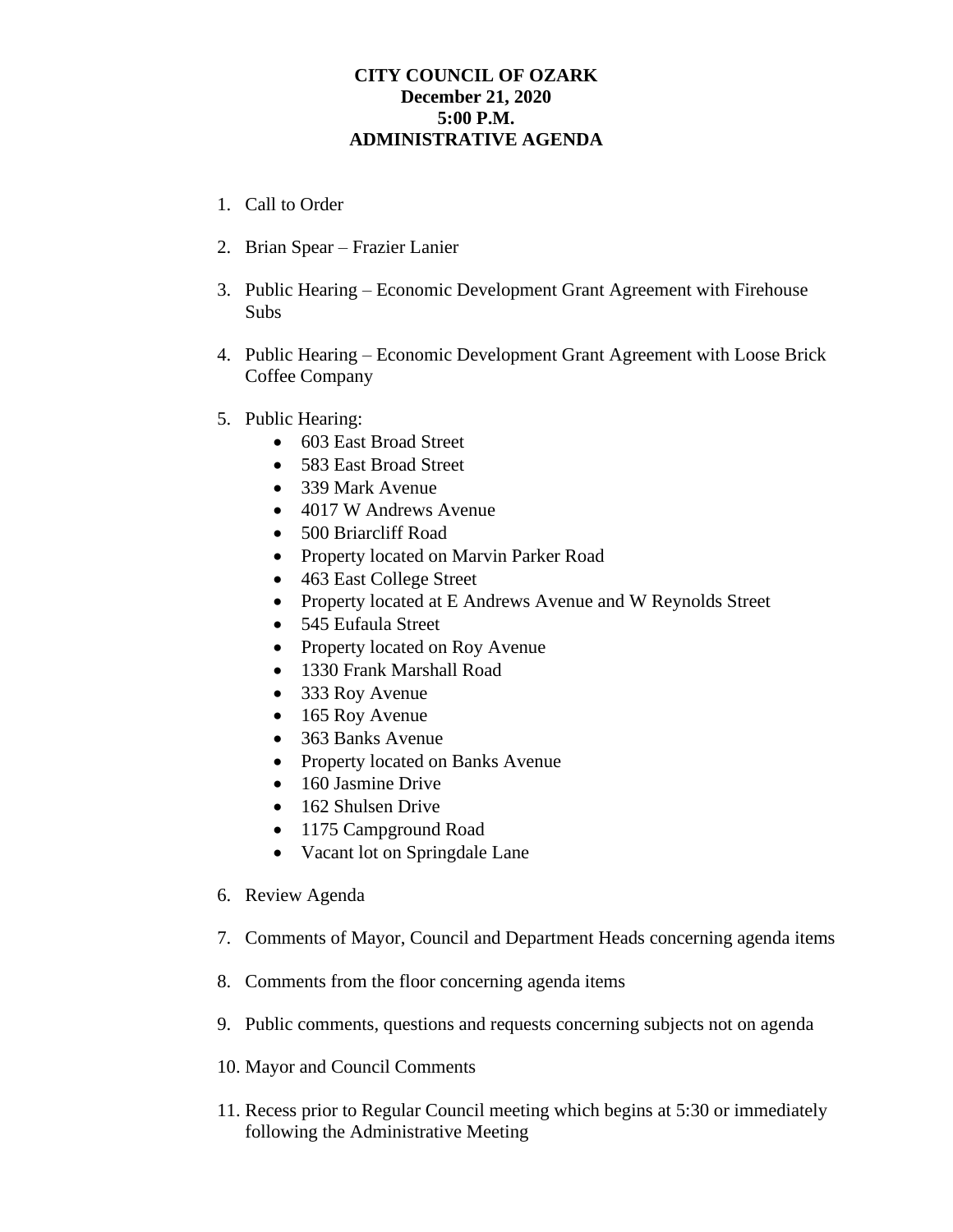## **CITY COUNCIL OF OZARK December 21, 2020 5:30 PM AGENDA**

- 1. Call to Order
- 2. Prayer & Pledge of Allegiance
- 3. Minutes from the Regular Council Meeting held on December 1, 2020
- 4. Set Agenda
- 5. Declare Certain Properties listed on the Administrative Agenda a Public Nuisance
- 6. Resolution Economic Development Grant Agreement with Uncle Gene's LLC d/b/a Firehouse Subs
- 7. Approve an Economic Development Grant Agreement with Uncle Gene's LLC d/b/a Firehouse Subs
- 8. Resolution Economic Development Grant Agreement with Loose Brick Coffee Company LLC
- 9. Approve an Economic Development Grant Agreement with Loose Brick Coffee Company LLC
- 10. Resolution Provide Tier I Benefits to Tier II Plan Members
- 11. Resolution Agreement with ALDOT for upgrading and Maintenance of Traffic Control Signals
- 12. Resolution Declaring Certain Properties with Dangerous Buildings a Public Nuisance (See Resolution for Properties)
- 13. Resolution Fulfillment of Agreement for Warranty Deed by Samuel J. McKissick
- 14. Rescind Resolution 2019-H Establishing a Downtown Entertainment District
- 15. Resolution Establishing a revised Downtown Entertainment District
- 16. Board Appointment E-911 Board of Commissioners
- 17. Second Reading Application 040 Retail Beer (On or Off Premises) 060 - Retail Table Wine (On or Off Premises). Applicant: Varney Enterprises LLC d/b/a Ozark Cigar Company, 164 S Union Avenue, Ozark, AL 36360. Owners: John and Martha Varney, 164 S Union Avenue, Ozark, AL 36360.